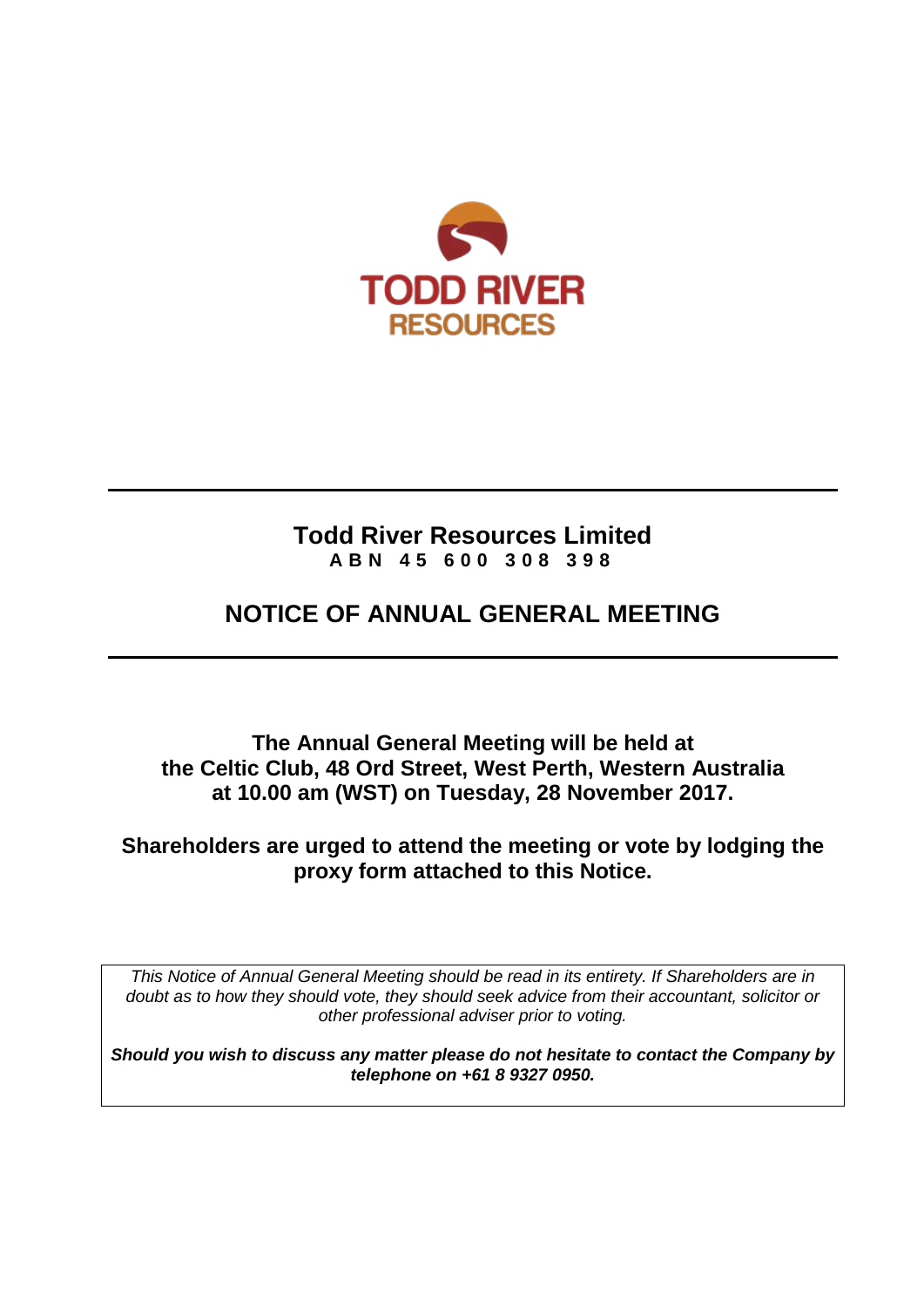### **Todd River Resources Limited ABN 45 600 308 398**

# **NOTICE OF ANNUAL GENERAL MEETING**

Notice is hereby given that the Annual General Meeting of Shareholders of Todd River Resources Limited (the "**Company**") will be held at the Celtic Club, 48 Ord Street, West Perth, Western Australia on 28 November 2017 at 10.00 am (WST) (the "**Meeting**").

The Explanatory Memorandum to this Notice provides additional information on matters to be considered at the Meeting. The Explanatory Memorandum and the Proxy Form form part of this Notice.

The Directors have determined pursuant to regulation 7.11.37 of the Corporations Regulations 2001 (Cth) that the persons eligible to vote at the Meeting are those who are registered as Shareholders on 26 November 2017 at 4:00 pm (WST).

Terms and abbreviations used in this Notice and the Explanatory Memorandum are defined in [Schedule](#page-15-0) 1.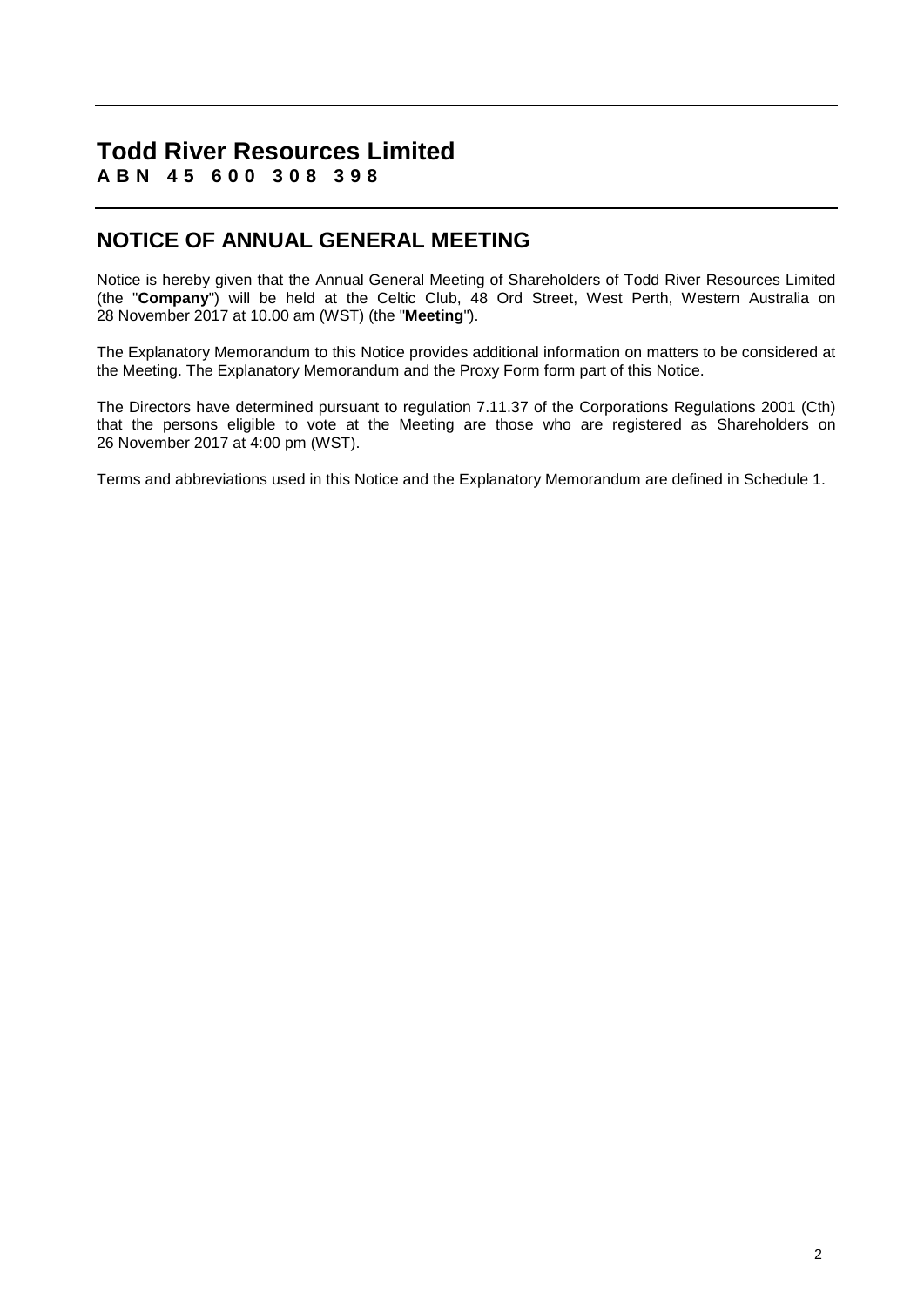# **AGENDA**

### **ORDINARY BUSINESS**

### **Part A – Financial and Other Reports**

#### **Financial and Other Reports**

To receive and consider the financial report for the year ended 30 June 2017 and the related Directors' Report, Directors' Declaration and Auditors' Report.

#### **Resolution 1 – Adopt Remuneration Report**

To consider and, if thought fit, to pass the following resolution as an ordinary resolution:

"That the Remuneration Report of the Company for the financial year ended 30 June 2017 be adopted."

*Under the Corporations Act, this Resolution is advisory only and does not bind the Directors or the Company.*

#### *Voting exclusion*

*To the extent required by section 250R of the Corporations Act, a vote must not be cast (in any capacity) on Resolution 1 by or on behalf of a member of the Company's key management personnel details of whose remuneration are included in the Remuneration Report or a closely related party of such a member. However, a person (the "voter") may cast a vote as a proxy where the vote is not cast on behalf of such a member or a closely related party of such a member and the voter is either:*

- *(a) appointed as a proxy by writing that specifies how the proxy is to vote on Resolution 1; or*
- *(b) the chair of the meeting and the appointment of the chair as proxy does not specify how the proxy is to vote on Resolution 1 and expressly authorises the chair to exercise the proxy even though Resolution 1 is connected directly or indirectly with the remuneration of a member of the key management personnel.*

# **Part B – Re-election of Directors**

#### **Resolution 2 – Re-election of Mr Rex Turkington**

To consider and, if thought fit, to pass the following resolution as an ordinary resolution:

"That Mr Rex Turkington, who retires in accordance with Clause 11.3 of the Constitution and, being eligible, offers himself for election, be re-elected as a Director."

#### **Resolution 3 – Re-election of Mr Edward Fry**

To consider and, if thought fit, to pass the following resolution as an ordinary resolution:

"That Mr Edward Fry, who retires in accordance with Clause 11.11 of the Constitution and, being eligible, offers himself for election, be re-elected as a Director."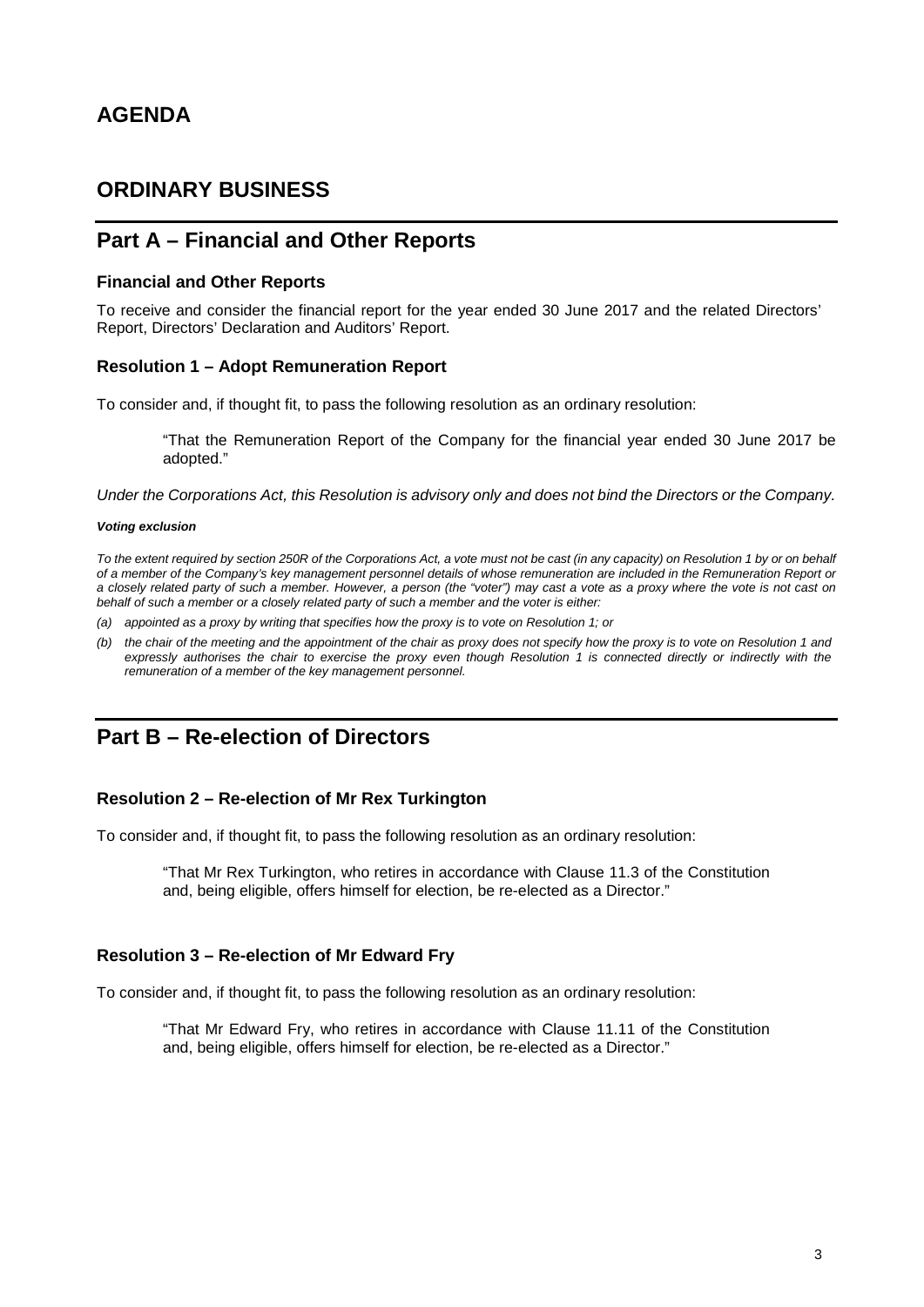# **Part C – Approval of 10% Placement Facility**

### **Resolution 4 – Approval of 10% Placement Facility under Listing Rule 7.1A**

To consider and, if thought fit, to pass the following resolution as a special resolution:

"That pursuant to and in accordance with Listing Rule 7.1A and for all other purposes, Shareholders approve that the Company may issue (or enter into agreements to issue) Equity Securities representing up to 10% of the issued capital of the Company (calculated in accordance with the formula prescribed in Listing Rule 7.1A.2) on the terms and conditions set out in the Explanatory Memorandum."

#### *Voting Exclusion*

*The Company will disregard any votes cast on this Resolution 4 by a person who may participate in the 10% Placement Facility (as*  defined in the Explanatory Memorandum) and a person who might obtain a benefit, except a benefit solely in the capacity of a holder of *Shares, if this Resolution 4 is passed, and by any associates of such persons.*

*However, the Company will not disregard a vote if:*

- *(a) it is cast by the person as proxy for a person who is entitled to vote, in accordance with the directions on the Proxy Form; or*
- *(b) it is cast by the person chairing the Meeting as proxy for a person who is entitled to vote, in accordance with a direction on the Proxy Form to vote as the proxy decides.*

# **Part D – Appointment of Auditor**

#### **Resolution 5 – Appointment of Auditor**

To consider and, if thought fit, to pass the following resolution as an ordinary resolution:

"That pursuant to and in accordance with section 327B(1) of the *Corporations Act 2001* (Cth) and for all other purposes, KPMG having:

- (a) been nominated by a Shareholder of the Company, in accordance with section 328B(1) of the of the *Corporations Act 2001* (Cth); and
- (b) given its consent in writing to act as Auditor, in accordance with section 328A(1) of the *Corporations Act 2001* (Cth), to the Directors,

be appointed as the Auditor of the Company."

*Note: In accordance with section 328B(3) of the of the Corporations Act, a copy of the notice of nomination of Auditor accompanies this Notice at Annexure 1.*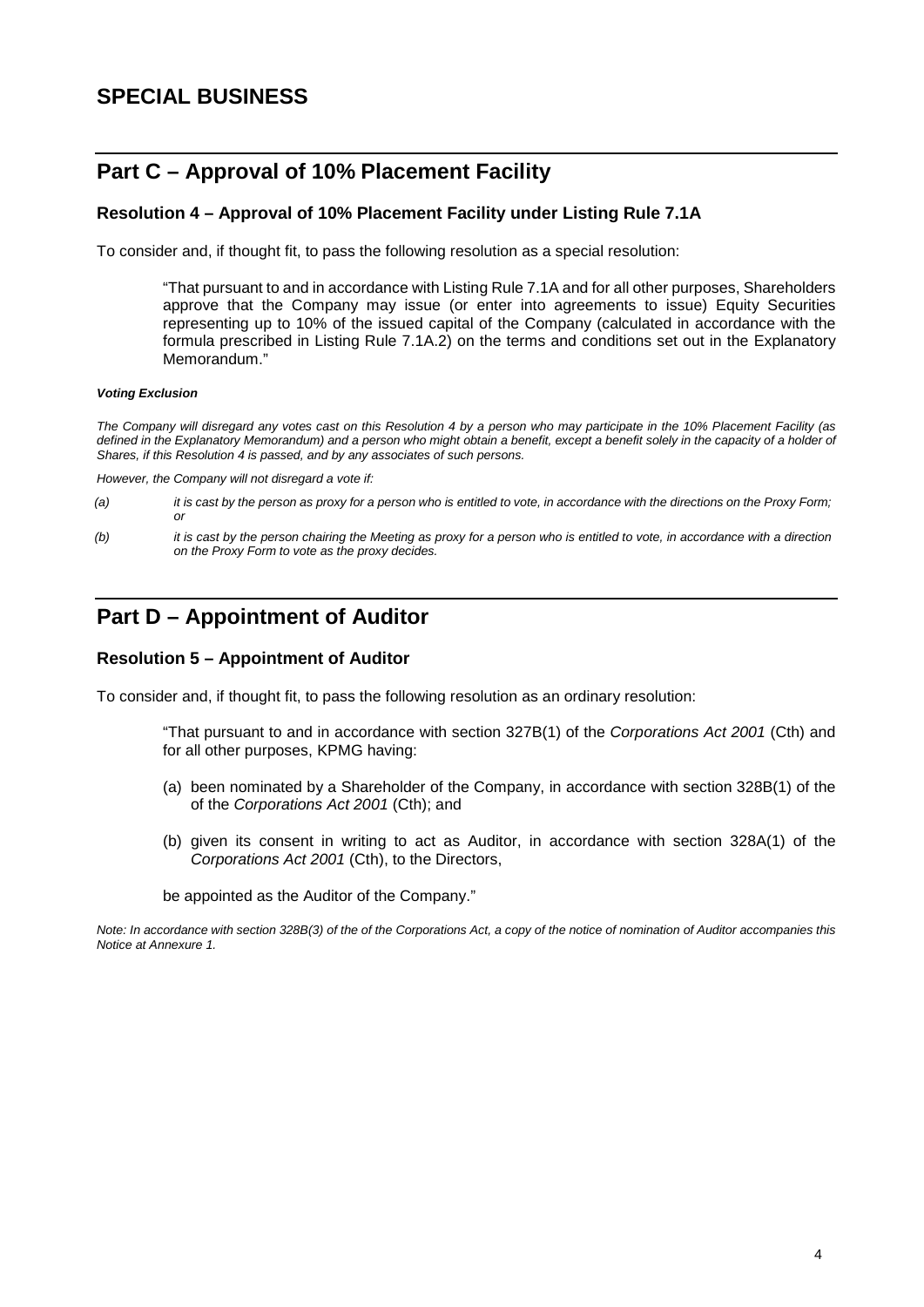# **OTHER BUSINESS**

To consider any other business which may properly be brought before the Meeting in accordance with the Company's Constitution and the Corporations Act.

### **BY ORDER OF THE BOARD**

 $B\leftarrow$ 

**Paul Burton** Non-Executive Technical Director

Dated: 19 October 2017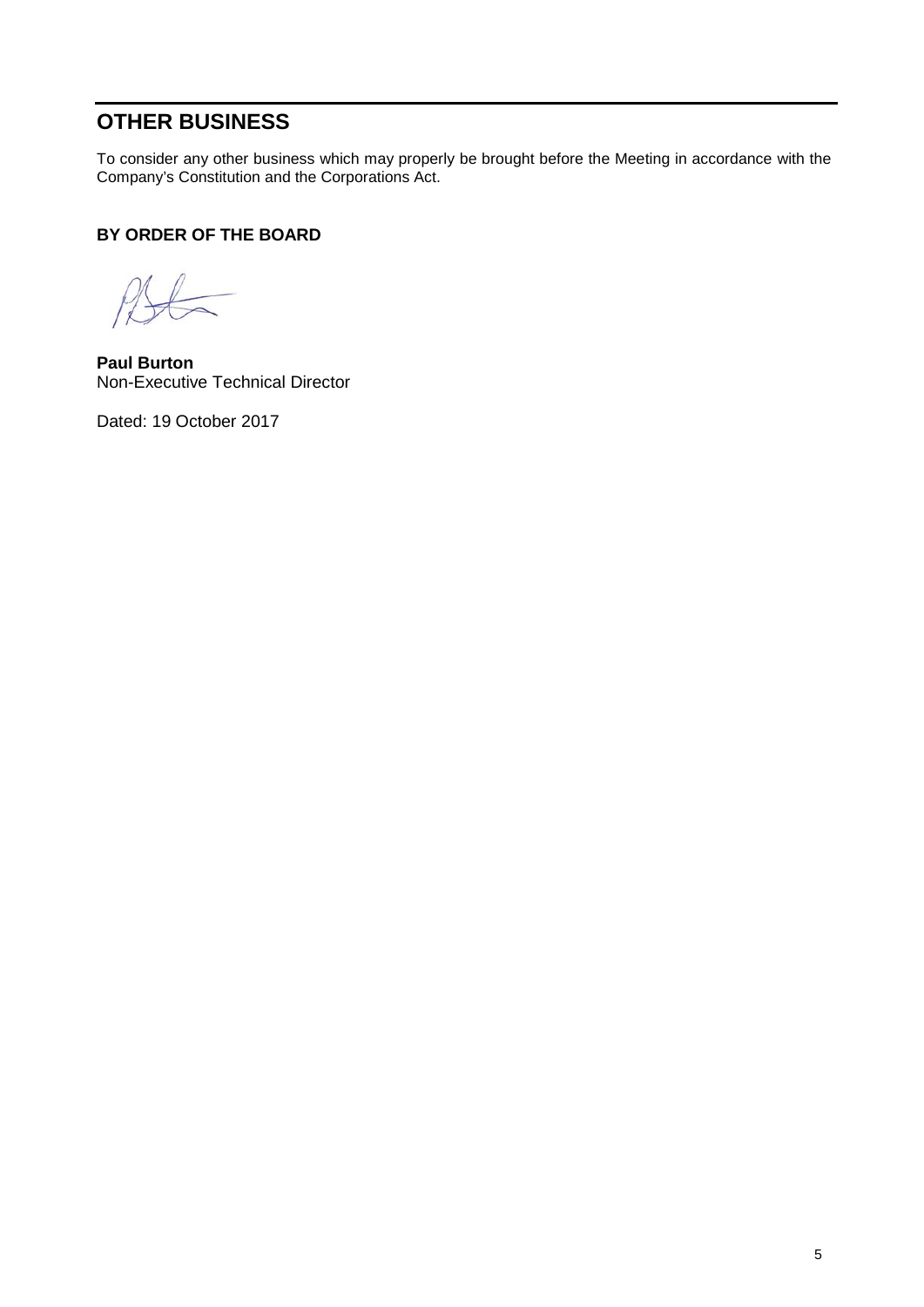# **EXPLANATORY MEMORANDUM**

### **Introduction**

This Explanatory Memorandum has been prepared for the information of Shareholders in connection with the business to be conducted at the Annual General Meeting to be held at the Celtic Club, 48 Ord Street, West Perth, Western Australia on 28 November 2017 at 10.00 am (WST).

This Explanatory Memorandum should be read in conjunction with and forms part of the accompanying Notice. The purpose of this Explanatory Memorandum is to provide information to Shareholders in deciding whether or not to pass the Resolutions set out in the Notice.

This Explanatory Memorandum includes information to assist Shareholders in deciding how to vote on each of the Resolutions contained in the Notice.

# **Part A – Financial and Other Reports**

### **Resolution 1 – Adopt Remuneration Report**

The Corporations Act requires listed companies to put a Remuneration Report relating to director and executive remuneration for each financial year to a resolution of members at their annual general meeting. The Remuneration Report is included in the Directors' Report of the Company's Annual Report.

Under section 250R(3) of the Corporations Act, the vote is advisory only and does not bind the Directors or the Company. However, if at least 25% of the votes cast on the Resolution are voted against adoption of the Remuneration Report at the 2017 Annual General Meeting and then again at the 2018 Annual General Meeting, the Company will be required to put to Shareholders a resolution at the 2018 Annual General Meeting proposing the calling of a further general meeting to consider the election of directors of the Company ("**Spill Resolution**").

If more than 50% of Shareholders vote in favour of a Spill Resolution, the Company would be required to convene a further general meeting ("**Spill Meeting**") within 90 days of the 2018 Annual General Meeting. All of the Directors who were in office when the 2018 Directors' Report was approved by the Directors, other than the Managing Director, would cease to hold office immediately before the end of the Spill Meeting but may stand for re-election at the Spill Meeting. Following the Spill Meeting those persons whose election or re-election as Directors is approved would be the Directors of the Company.

Noting that each Director has a personal interest in their own remuneration from the Company as set out in the Remuneration Report, the Board unanimously recommends that Shareholders vote in favour of adopting the Remuneration Report.

The Company's key management personnel, details of whose remuneration are included in the Remuneration Report, and their closely related parties are prohibited from voting on Resolution 1, except in the circumstances described in the voting exclusion statement set out in the Notice.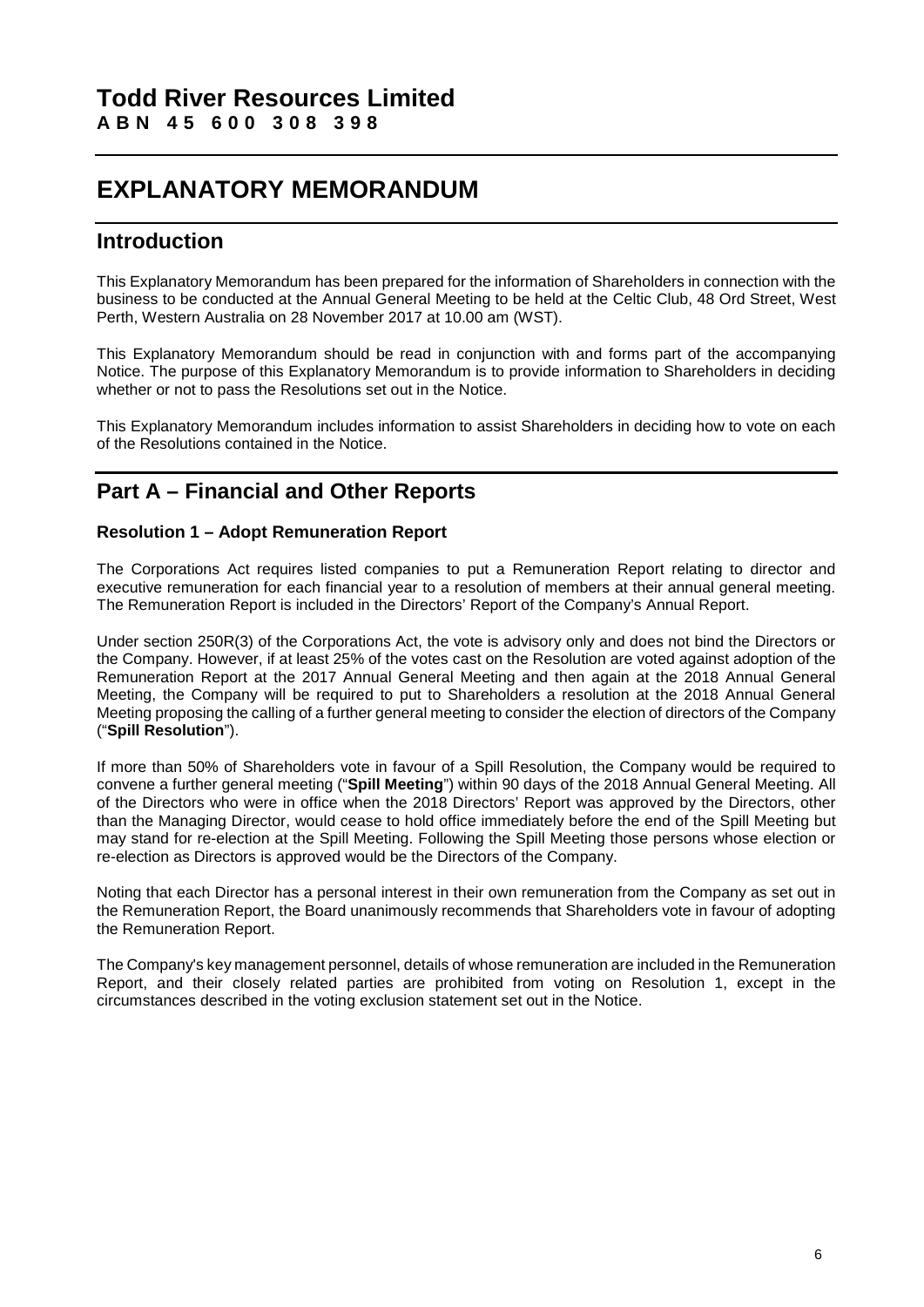# **Part B – Re-election of Directors**

### **Resolution 2 – Re-election of Mr Rex Turkington**

Resolution 2 seeks the re-election of Mr Rex Turkington as a Non-Executive Director of the Company. Mr Turkington was first appointed as a Non-Executive Director of the Company on its incorporation on 24 June 2014.

Mr Turkington is required to retire in accordance with Clause 11.3 of the Company's Constitution. Clause 11.3 provides that at the Annual General Meeting in every year, one-third of the Directors (or the number of Directors closest to one-third), and any other Director who has held office for three years or more (except the Managing Director, if any) must retire from office.

Mr Turkington is a highly experienced corporate advisor and economist who has worked extensively in financial services in Australia, specializing in the exploration and mining sectors. He has extensive experience with equities, derivatives, foreign exchange and commodities and has participated in numerous corporate initial public offerings and capital raisings for listed exploration and mining companies.

If re-elected, the Board considers that Mr Turkington will qualify as an independent Non-Executive Director.

Mr Turkington is currently a director of an Australian corporate advisory company, offering corporate finance and investor relations advice to listed companies. He holds a first class Honours Degree in economics, is a graduate of the Australian Institute of Company Directors and is an Associate of the Securities Institute of Australia. He has been a non-executive director of ASX listed TNG Limited since 2011 and is also a nonexecutive director of ASX listed Key Petroleum Limited (**KEY**), having been a member of the KEY board of directors since 2012. Being eligible, Mr Turkington offers himself for re-election as a Non-Executive Director.

#### *Directors' recommendation*

The Board (other than Mr Turkington, who abstained) unanimously recommends that Shareholders vote in favour of this Resolution.

### **Resolution 3 – Re-election of Mr Edward Fry**

Resolution 3 seeks the re-election of Mr Edward Fry as a Non-Executive Director of the Company. Mr Fry was appointed as a Non-Executive Director and Chairman of the Company by the Directors on 4 April 2017 under Clause 11.10 of the Constitution. Mr Fry is required to retire in accordance with Clause 11.11 of the Company's Constitution. Clause 11.11 provides that a Director appointed under Clause 11.10 of the Constitution holds office until the next Annual General Meeting of the Company and is then eligible for reelection.

Mr Fry has extensive experience within the Australian resource sector and is a specialist in Indigenous and Native Title issues. He holds a Diploma in Business Management from the University of South Australia and is a graduate of the International Lead and Zinc Study Group conducted out of Belgium on international base metal global supply and demand trade.

If re-elected, the Board considers that Mr Fry will qualify as an independent Non-Executive Director.

Based in Adelaide, Mr Fry is a former director and a retained consultant to ASX listed TNG Limited. He is an Executive Director of Gimbulki Ltd., a Native Title land access company he established in 2002, which has provided consulting services to a range of Australian exploration and mining companies including Rio Tinto, Barrick Gold, and Transfield Services.

During his career he also held senior executive roles with Normandy Mining Ltd., where he established the Normandy's Traditional Owner policy, and later was manager of international logistics and marketing of Normandy's base metal portfolio.

Mr Fry is the Chairman of Indigenous Business Australia, Chair of the Indigenous Land Corporation, Chair of the Indigenous Advisory Board at Transfield Services Australia (since 2010), a Deputy Chair of the Aboriginal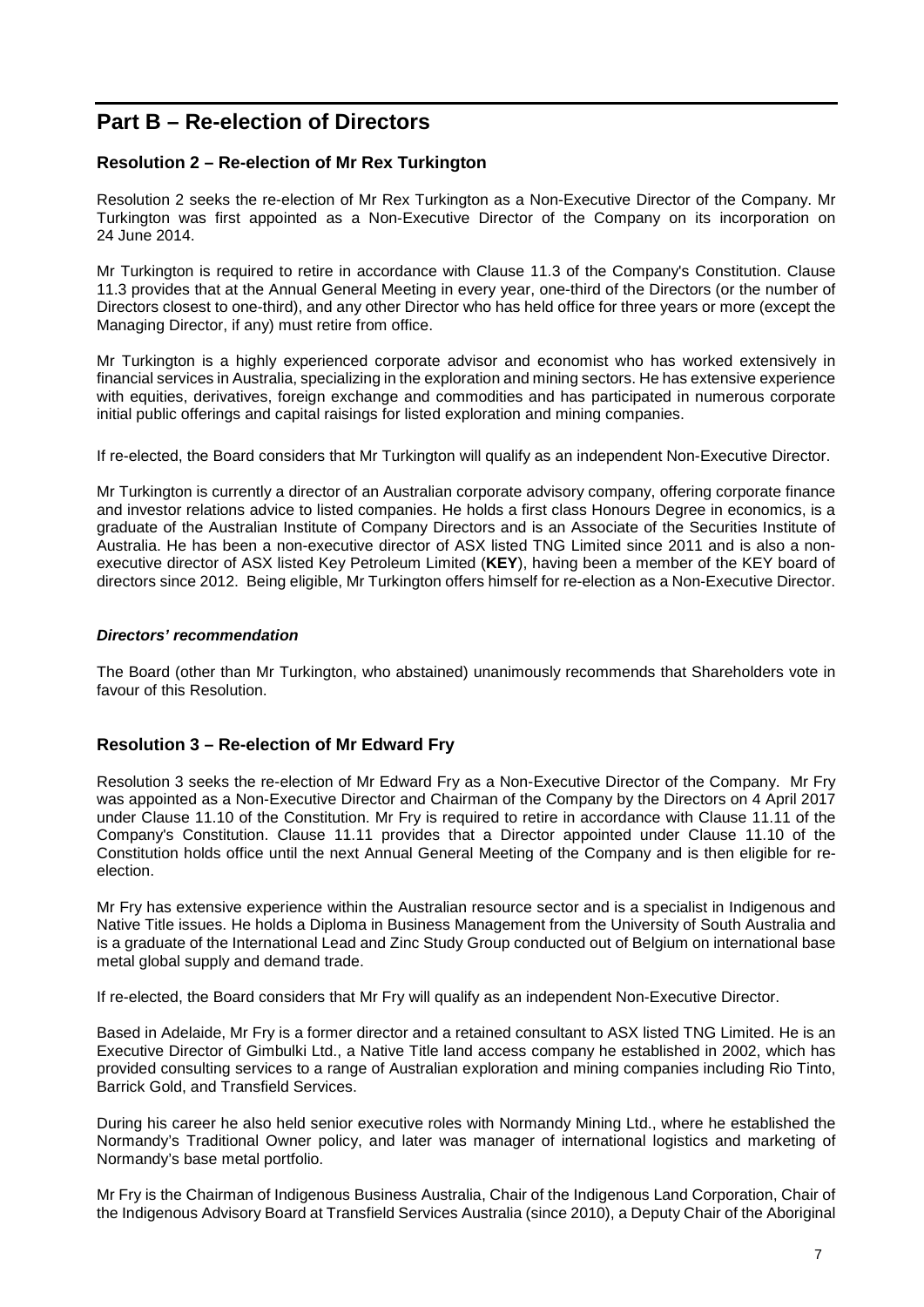Foundation of South Australia Inc (since 2007) and is an advisory member of the development team for TNG Limited's world-class ferro/vanadium Mount Peake project in the Northern Territory.

### *Directors' recommendation*

The Board (other than Mr Fry, who abstained) unanimously recommends that Shareholders vote in favour of this Resolution.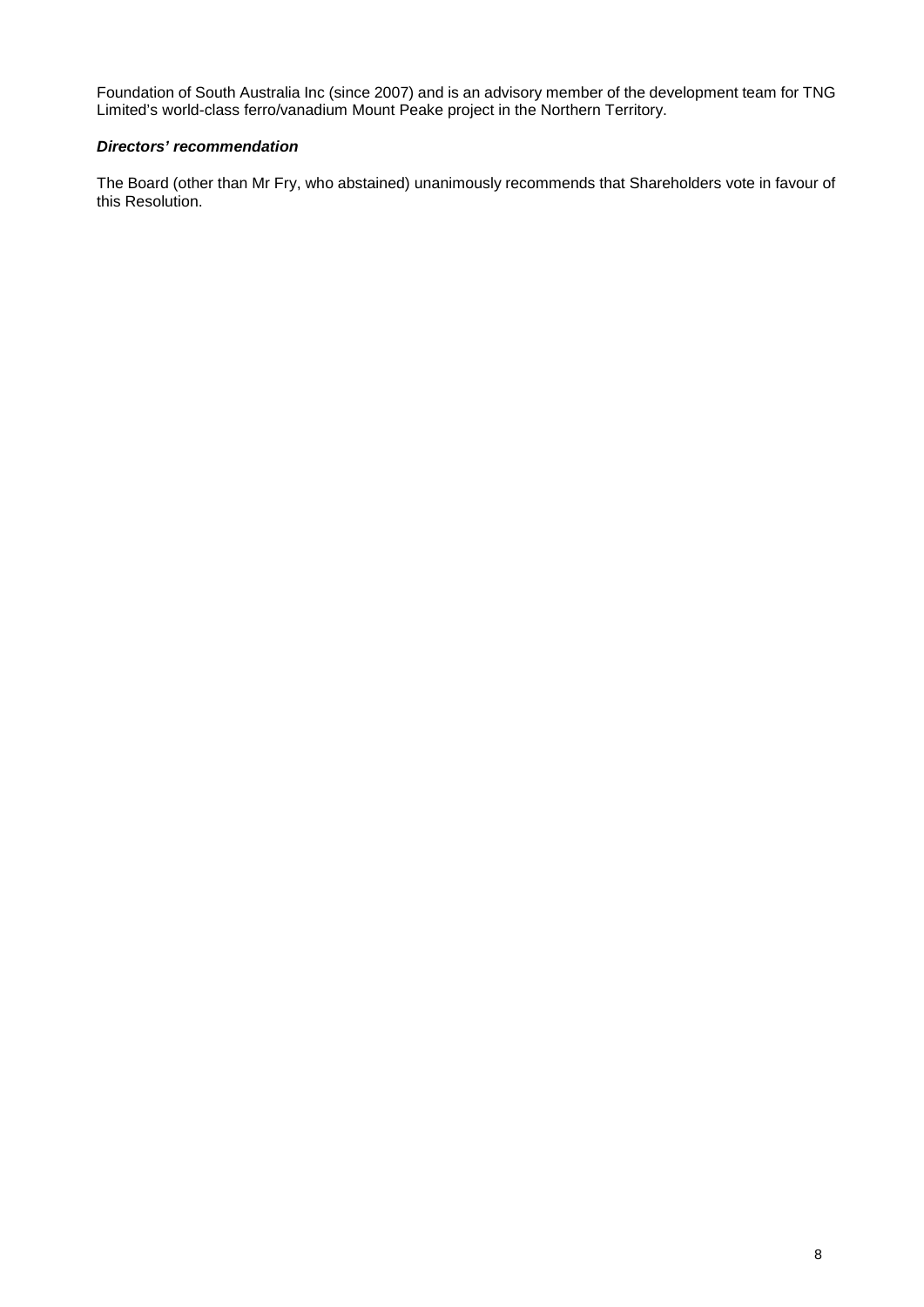# **Part C – 10% Placement Facility**

### **Resolution 4 – Approval of the 10% Placement Facility under Listing Rule 7.1A**

Listing Rule 7.1A enables eligible entities to issue (or agree to issue) Equity Securities representing up to 10% of their issued share capital through placements for up to 12 months after their annual general meeting (the "**10% Placement Facility**"). A 10% Placement Facility is in addition to an eligible entity's 15% placement capacity under Listing Rule 7.1 and provides the Directors with additional flexibility to efficiently manage the Company's capital requirements.

An eligible entity for the purposes of Listing Rule 7.1A is an entity that is not included in the S&P/ASX 300 Index and has a market capitalisation of \$300 million or less. The Company is an eligible entity.

The Company is now seeking Shareholder approval by way of a special resolution to have the ability to issue (or agree to issue) Equity Securities under a 10% Placement Facility.

The exact number of Equity Securities to be issued under the 10% Placement Facility will be determined in accordance with the formula prescribed in Listing Rule 7.1A.2 (see paragraph (c) (Formula for calculating 10% Placement Facility) below).

#### **Description of Listing Rule 7.1A**

#### (a) **Shareholder approval**

The ability to issue Equity Securities under the 10% Placement Facility is subject to Shareholder approval by way of a special resolution at an annual general meeting (which requires the approval of 75% of the votes cast by Shareholders present and eligible to vote on the Resolution).

#### (b) **Equity Securities**

Any Equity Securities issued under the 10% Placement Facility must be in the same class as an existing quoted class of Equity Securities of the Company.

#### (c) **Formula for calculating 10% Placement Facility**

Listing Rule 7.1A.2 provides that eligible entities which have obtained Shareholder approval at an annual general meeting may issue or agree to issue, during the period of approval, a number of Equity Securities calculated in accordance with the following formula:

*(A x D) - E*

where: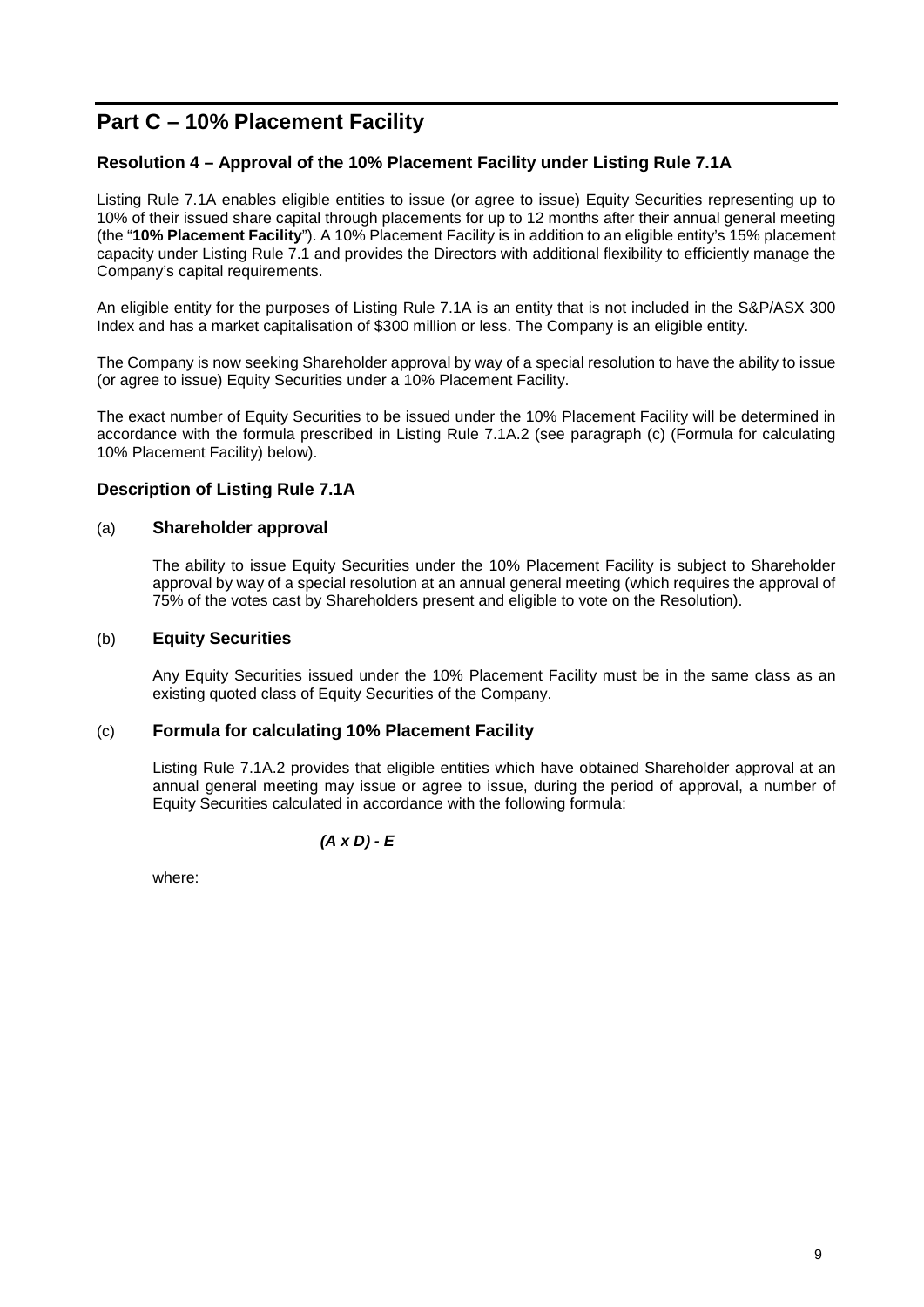*A* is the number of fully paid ordinary securities on issue 12 months before the date of issue or agreement to issue:

- (i) plus the number of fully paid ordinary securities issued in the previous 12 months under an exception in Listing Rule 7.2;
- (ii) plus the number of partly paid ordinary securities that became fully paid in the previous 12 months;
- (iii) plus the number of fully paid ordinary securities issued in the previous 12 months with approval of holders of ordinary securities under Listing Rules 7.1 and 7.4. This does not include an issue of fully paid ordinary securities under the entity's 15% placement capacity without Shareholder approval pursuant to Listing Rule 7.1 or ratification pursuant to Listing Rule 7.4;
- (iv) less the number of fully paid ordinary securities cancelled in the previous 12 months.

*Note that "A" has the same meaning in Listing Rule 7.1 when calculating an entity's 15% placement capacity.*

*Note that Listing Rue 7.1B.4 provides that in working out the number of fully paid ordinary securities on issue 12 months before the issue date or date of agreement to issue (the amount "A"), if first quotation of the entity's securities occurred less than 12 months before the date of issue or agreement to issue, the number of securities is the number of fully paid ordinary securities on issue on the date of first quotation.*

- *D* is 10%.
- **E** is the number of Equity Securities issued or agreed to be issued under Listing Rule 7.1A.2 in the 12 months before the date of the issue or agreement to issue that are not issued with the approval of holders of ordinary securities under Listing Rules 7.1 or 7.4.

#### (d) **Listing Rule 7.1 and Listing Rule 7.1A**

As mentioned above, the ability of an entity to issue Equity Securities under Listing Rule 7.1A is in addition to the entity's 15% placement capacity under Listing Rule 7.1.

At the date of this Notice, the Company has on issue 65,000,100 Shares and has capacity to issue:

- (i) 9,750,015 Equity Securities under Listing Rule 7.1; and
- (ii) subject to Shareholder approval being obtained under Resolution 4 at the Meeting, 6,500,010 Shares under Listing Rule 7.1A.

The actual number of Equity Securities that the Company will have capacity to issue under Listing Rule 7.1A will be calculated at the date of issue (or entry into an agreement to issue) of the Equity Securities in accordance with the formula prescribed in Listing Rule 7.1A.2 (refer to paragraph (c) (Formula for calculating 10% Placement Facility) above).

#### (e) **Minimum issue price**

The issue price of Equity Securities issued under Listing Rule 7.1A must be not less than 75% of the volume weighted average price ("**VWAP**") of Equity Securities in the same class calculated over the 15 trading days on which trades in that class were recorded immediately before:

- (i) the date on which the price at which the Equity Securities are to be issued is agreed; or
- (ii) if the Equity Securities are not issued within 5 trading days of the date in paragraph (i), the date on which the Equity Securities are issued.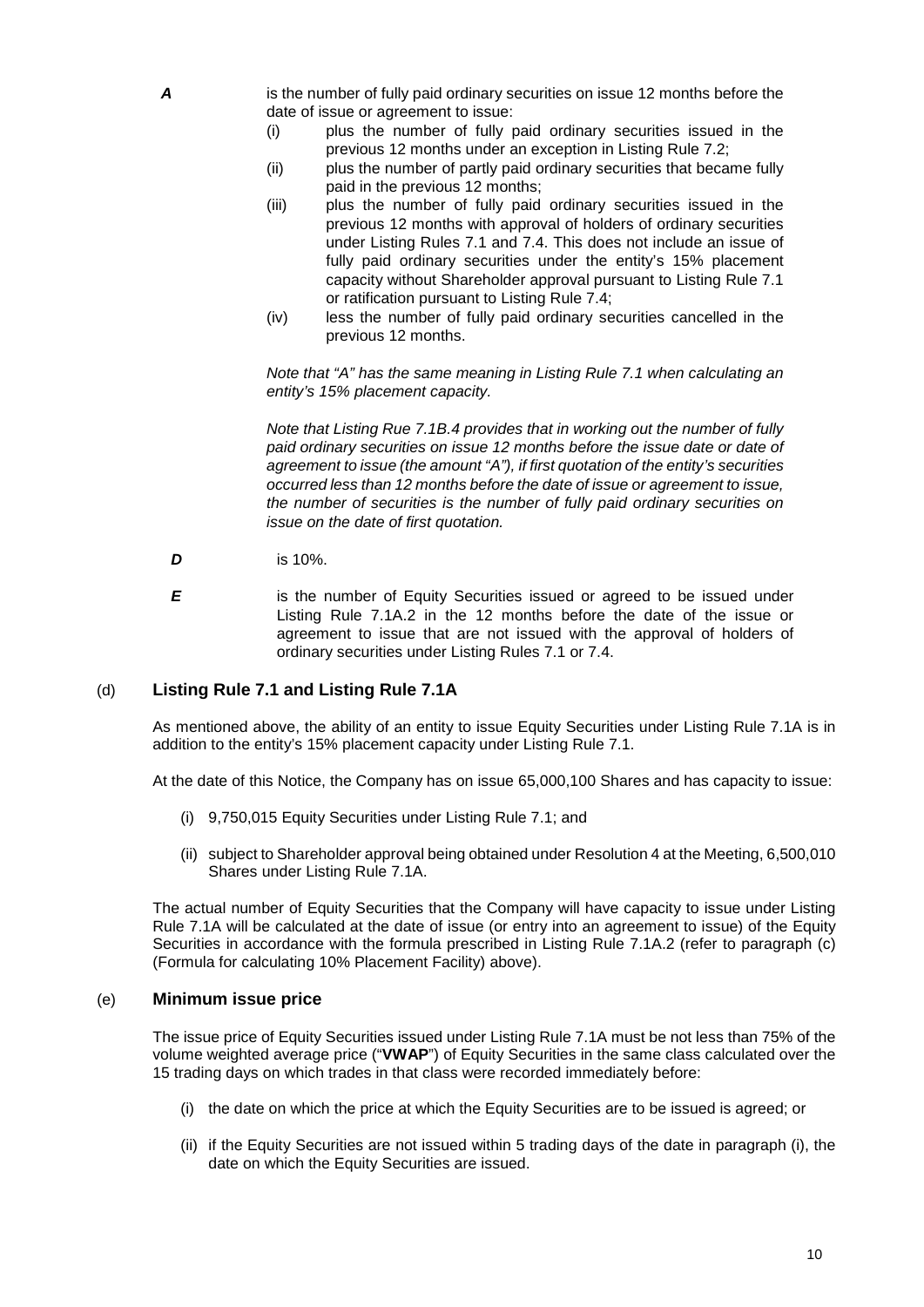### (f) **10% Placement Facility period**

Shareholder approval of the 10% Placement Facility under Listing Rule 7.1A is valid from the date of the Annual General Meeting at which Shareholder approval is obtained to the earlier to occur of:

- (i) the date that is 12 months after the date of the Annual General Meeting at which Shareholder approval is obtained; or
- (ii) the date of the approval by Shareholders of a transaction under Listing Rules 11.1.2 (a significant change to the nature or scale of activities) or Listing Rule 11.2 (disposal of main undertaking),

(the "**10% Placement Period**").

### **Specific information required by Listing Rule 7.3A**

In accordance with Listing Rule 7.3A, information is provided in relation to the 10% Placement Facility as follows:

- (a) The Equity Securities will be issued at an issue price of not less than the amount described in paragraph (e) (Minimum issue price) above.
- (b) If Resolution 4 is approved by Shareholders at the Meeting and the Company issues Equity Securities under the 10% Placement Facility, the existing Shareholders' economic interest may be diluted if the Equity Securities are issued at a discount. Further, the existing Shareholders' voting power in the Company will be diluted by up to 9.09%. There is a risk that:
	- (i) the market price for the Company's Equity Securities may be significantly lower on the date of the issue of the Equity Securities than on the date of Shareholder approval at the Annual General Meeting; and
	- (ii) the Equity Securities may be issued at a price that is at a discount to the market price for the Company's Equity Securities on the issue date,

which may have an effect on the amount of funds raised by the issue of the Equity Securities and also on the Company's Share price post issue of the Equity Securities.

The below table shows the dilution of existing Shareholders on the basis of the current Share price and the current number of Shares for variable "A" calculated in accordance with the formula in Listing Rule 7.1A(2) as at the date of this Notice (see paragraph (c) (Formula for calculating 10% Placement Facility) above).

The table also shows:

- (iii) two examples where variable "A" has increased, by 50% and 100%. Variable "A" is based on the number of Shares the Company has on issue. The number of Shares on issue may increase as a result of issues of Shares that do not require Shareholder approval (for example, a pro-rata entitlement offer or scrip issued under a takeover offer) or future specific placements under Listing Rule 7.1 that are approved by Shareholders at this Meeting or at future Shareholder meetings; and
- (iv) two examples where the issue price of Shares has changed in one example it has decreased by 50% and in another it has increased by 50% against the current Share price (which, for the purposes of this table, is \$0.115 as at4 October 2017).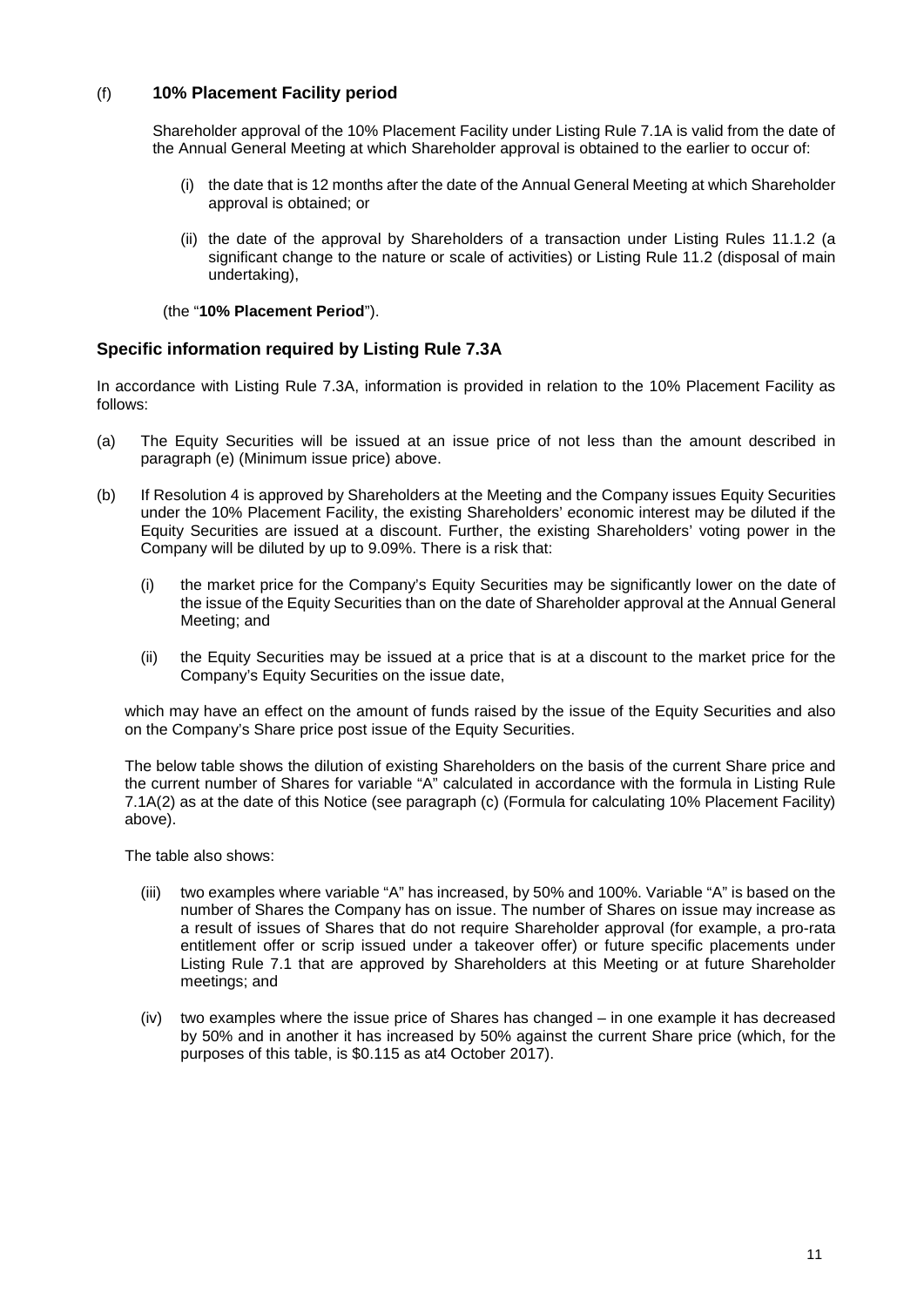| Variable 'A' in Listing Rule |                   | <b>Dilution</b>     |                    |                       |  |  |  |
|------------------------------|-------------------|---------------------|--------------------|-----------------------|--|--|--|
| 7.1A.2                       |                   | <b>Assuming 50%</b> | <b>Issue price</b> | 50% increase in issue |  |  |  |
|                              |                   | decrease in issue   |                    | price                 |  |  |  |
|                              |                   | price               |                    |                       |  |  |  |
|                              |                   | \$0.0575            | \$0.115            | \$0.23                |  |  |  |
| <b>Current Variable A</b>    | Number of         |                     |                    |                       |  |  |  |
| 65,000,100                   | <b>Shares</b>     |                     |                    |                       |  |  |  |
|                              | that could        |                     |                    |                       |  |  |  |
|                              | be issued         | 6,500,010 Shares    | 6,500,010 Shares   | 6,500,010 Shares      |  |  |  |
|                              | under 10%         |                     |                    |                       |  |  |  |
|                              | <b>Placement</b>  |                     |                    |                       |  |  |  |
|                              | <b>Facility</b>   |                     |                    |                       |  |  |  |
|                              | <b>Funds that</b> |                     |                    |                       |  |  |  |
|                              | could be          | \$373,751           | \$747,501          | \$1,495,002           |  |  |  |
|                              | raised            |                     |                    |                       |  |  |  |
| 50% increase in current      | Number of         |                     |                    |                       |  |  |  |
| <b>Variable A</b>            | <b>Shares</b>     |                     |                    |                       |  |  |  |
| 97,500,150                   | that could        |                     |                    |                       |  |  |  |
|                              | be issued         | 9,750,015 Shares    | 9,750,015 Shares   | 9,750,015 Shares      |  |  |  |
|                              | under 10%         |                     |                    |                       |  |  |  |
|                              | <b>Placement</b>  |                     |                    |                       |  |  |  |
|                              | <b>Facility</b>   |                     |                    |                       |  |  |  |
|                              | <b>Funds that</b> |                     |                    |                       |  |  |  |
|                              | could be          | \$560,626           | \$1,121,252        | \$2,242,503           |  |  |  |
|                              | raised            |                     |                    |                       |  |  |  |
| 100% increase in current     | Number of         |                     |                    |                       |  |  |  |
| <b>Variable A</b>            | <b>Shares</b>     |                     |                    |                       |  |  |  |
| 130,000,200                  | that could        |                     |                    |                       |  |  |  |
|                              | be issued         | 13,000,020 Shares   | 13,000,020 Shares  | 13,000,020 Shares     |  |  |  |
|                              | under 10%         |                     |                    |                       |  |  |  |
|                              | <b>Placement</b>  |                     |                    |                       |  |  |  |
|                              | <b>Facility</b>   |                     |                    |                       |  |  |  |
|                              | <b>Funds that</b> | \$747,501           | \$1,495,002        | \$2,990,005           |  |  |  |
|                              | could be          |                     |                    |                       |  |  |  |
|                              | raised            |                     |                    |                       |  |  |  |

The table has been prepared on the following assumptions:

- (i) The Company issues the maximum number of Equity Securities available under the 10% Placement Facility.
- (ii) In each case, an issue of the maximum number of Shares under the 10% Placement Facility would dilute the Shareholders as at the date immediately prior to the issue by up to 9.09 %. For example, based on the current number of Shares on issue as at the date of this Notice, existing Shareholders would have 65,000,100 votes out of a total postissue number of 71,500,110 Shares, representing 9.09% of the post-issue total number of shares (or a dilution of 9.09%).
- (iii) The table does not show the economic dilution that may be caused to a particular Shareholder's shareholding by reason of placements under the 10% Placement Facility.
- (iv) The table shows only the effect of issues of Equity Securities under Listing Rule 7.1A, not under the 15% placement capacity under Listing Rule 7.1.
- (v) The issue of Equity Securities under the 10% Placement Facility consists only of Shares (although the Company also has listed Options on issue as at the date of this Notice).
- (vi) The base issue price is assumed to be \$0.115 being the closing price of the Shares on ASX on 4 October 2017.
- (vii) The issue price is assumed to be the current Share price as at 4 October 2017 of \$0.115 (rather than being based on the 15 trading day VWAP).
- (viii) No Options are exercised before the issue of Equity Securities under the 10% Placement Facility.
- (c) The Company may only issue the Equity Securities during the 10% Placement Period. The approval under Resolution 4 for the issue of Equity Securities will cease to be valid in the event that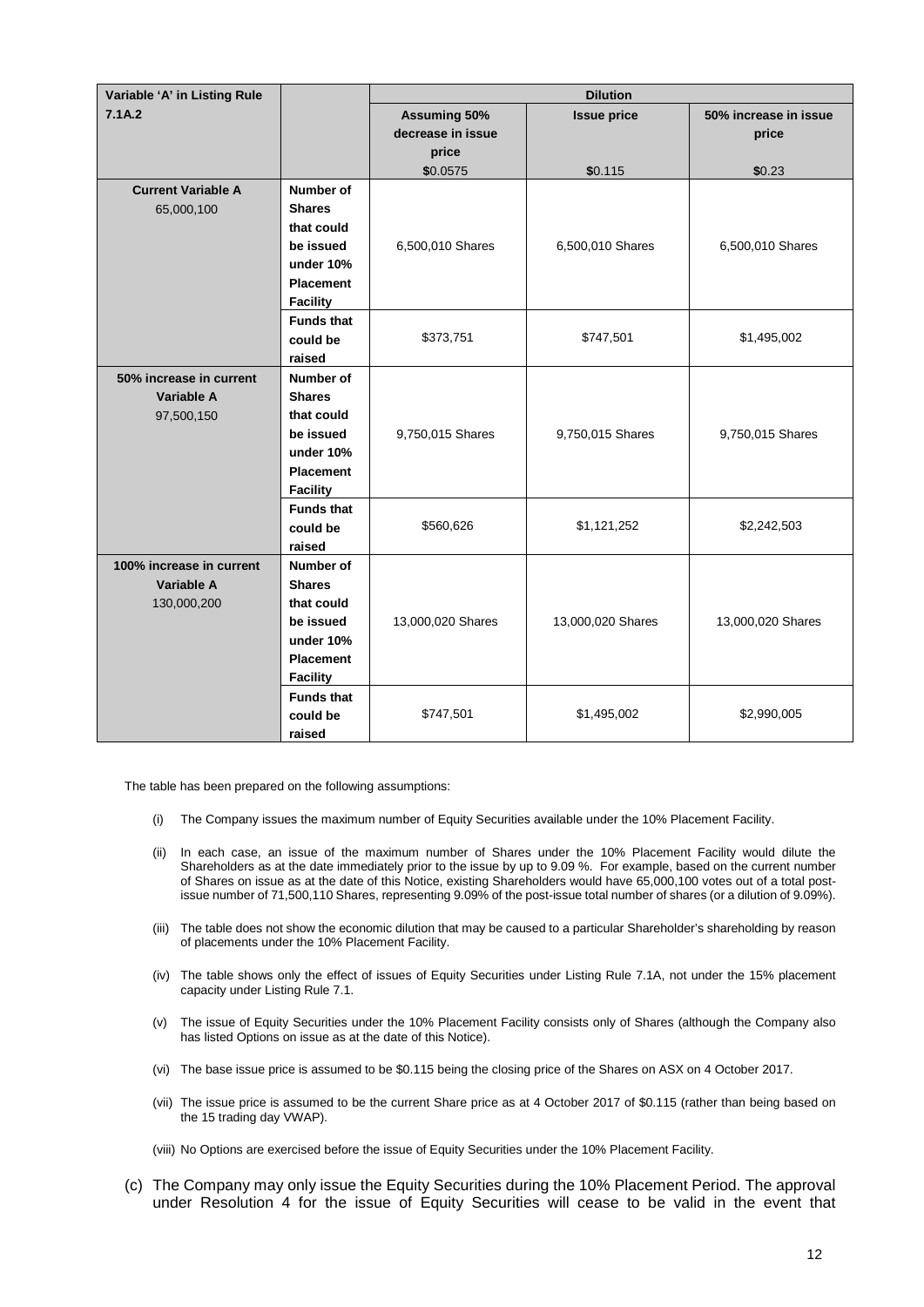Shareholders approve a transaction under Listing Rule 11.1.2 (a significant change to the nature or scale of activities) or Listing Rule 11.2 (disposal of main undertaking).

- (d) The Company may seek to issue Equity Securities under the 10% Placement Facility for the following purposes:
	- (i) non-cash consideration for the acquisition of new assets and investments. In such circumstances the Company will provide a valuation of the non-cash consideration as required by Listing Rule 7.1A.3; or
	- (ii) cash consideration. In such circumstances, the Company intends to use the funds raised towards acquisitions of new assets or investments (including expenses associated with such acquisitions or repayment of debt drawn down to fund such acquisitions), for capital expenditure on the Company's current assets for continued exploration and development of its current projects and/or for general working capital.

The Company may issue such Equity Securities for non-cash consideration.

The Company will comply with its disclosure obligations under Listing Rules 7.1A(4) and 3.10.5A upon issue of any Equity Securities under the 10% Placement Facility.

- (e) The Company's allocation policy for issues of new Shares under the 10% Placement Facility is dependent on the prevailing market conditions at the time of any proposed issue. The identity of the allottees of Equity Securities will be determined on a case-by-case basis having regard to, without limitation, the following factors:
	- (i) the methods of raising funds that are available to the Company, including but not limited to, rights issues or other issues in which existing Shareholders can participate and other forms of equity and debt financing;
	- (ii) the effect of the issue of the Equity Securities on the control of the Company;
	- (iii) the financial situation and solvency of the Company; and
	- (iv) advice from corporate, financial and broking advisers (if applicable).
- (f) Any potential allottees under the 10% Placement Facility have not been determined as at the date of this Notice but may include existing substantial Shareholders and/or new shareholders who are not related parties or associates of a related party of the Company.
- (g) The Company has not previously sought or obtained approval under ASX Listing Rule 7.1A.
- (h) A voting exclusion statement is included in the Notice.

#### *Directors' Recommendation*

The Board unanimously recommends that Shareholders vote in favour of Resolution 4.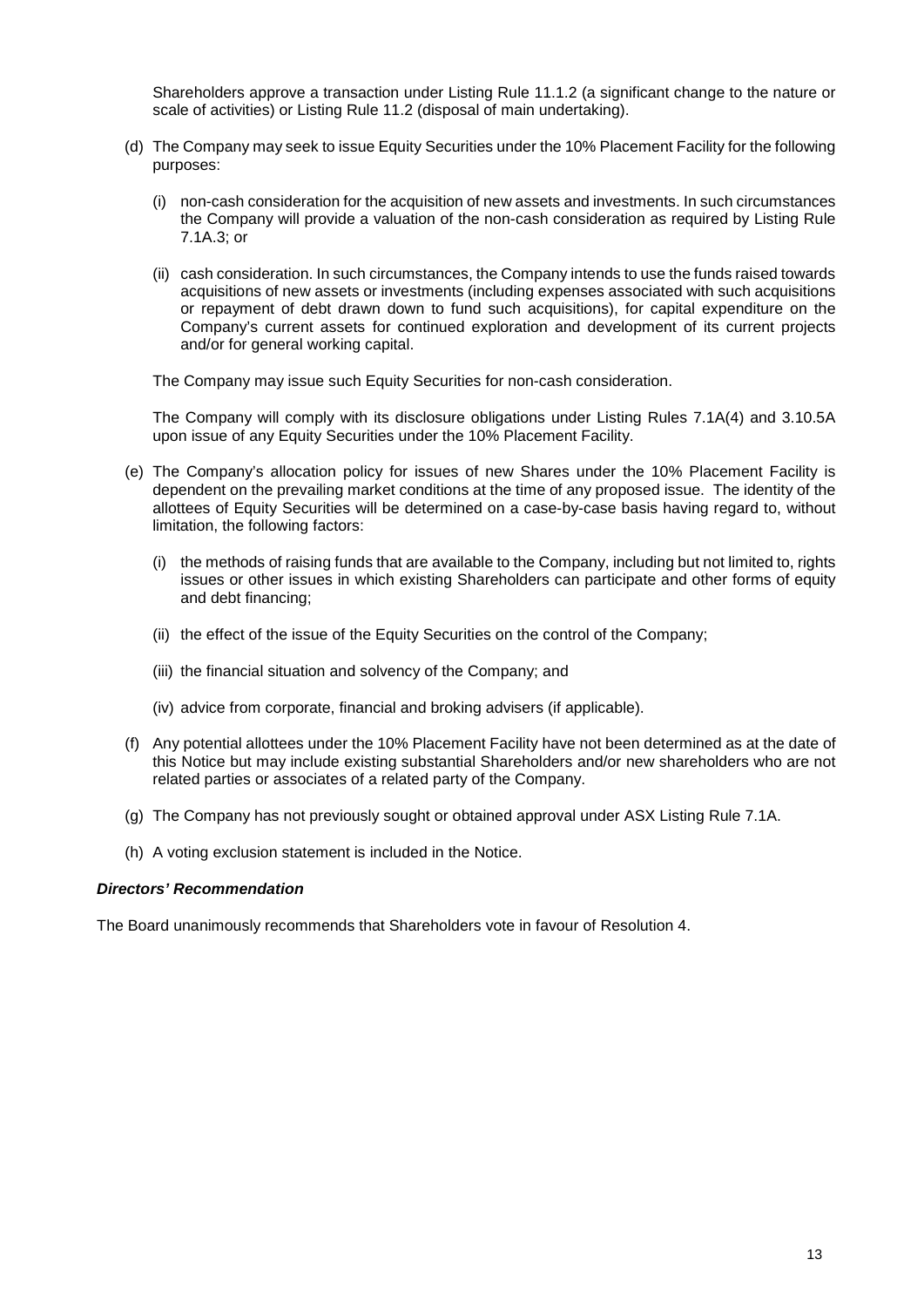# **Part D – Appointment of Auditor**

### **Resolution 5 – Appointment of Auditor**

The Directors last appointed KPMG as Auditor on 19 December 2016 pursuant to section 327C(1) of the Corporations Act. Under section 327C(2) of the Corporations Act, an auditor appointed by the Company under section 327C(1) holds office until the Company's next Annual General Meeting. The ongoing appointment of the auditor must then be approved by Shareholders.

In accordance with section 328B(1) of the Corporations Act, notice in writing nominating KPMG has been given to the Company by a Shareholder. A copy of this notice is included at Annexure A.

The Directors unanimously recommend that KPMG continues as Auditor of the Company and that Shareholders consider this Resolution at the Meeting. KPMG has consented in writing to its appointment as the Company's Auditor pursuant to section 328A(1) of the Corporations Act and, as at the date of this Notice, has not withdrawn its consent.

#### *Directors' Recommendation*

The Board unanimously recommends that Shareholders vote in favour of Resolution 5.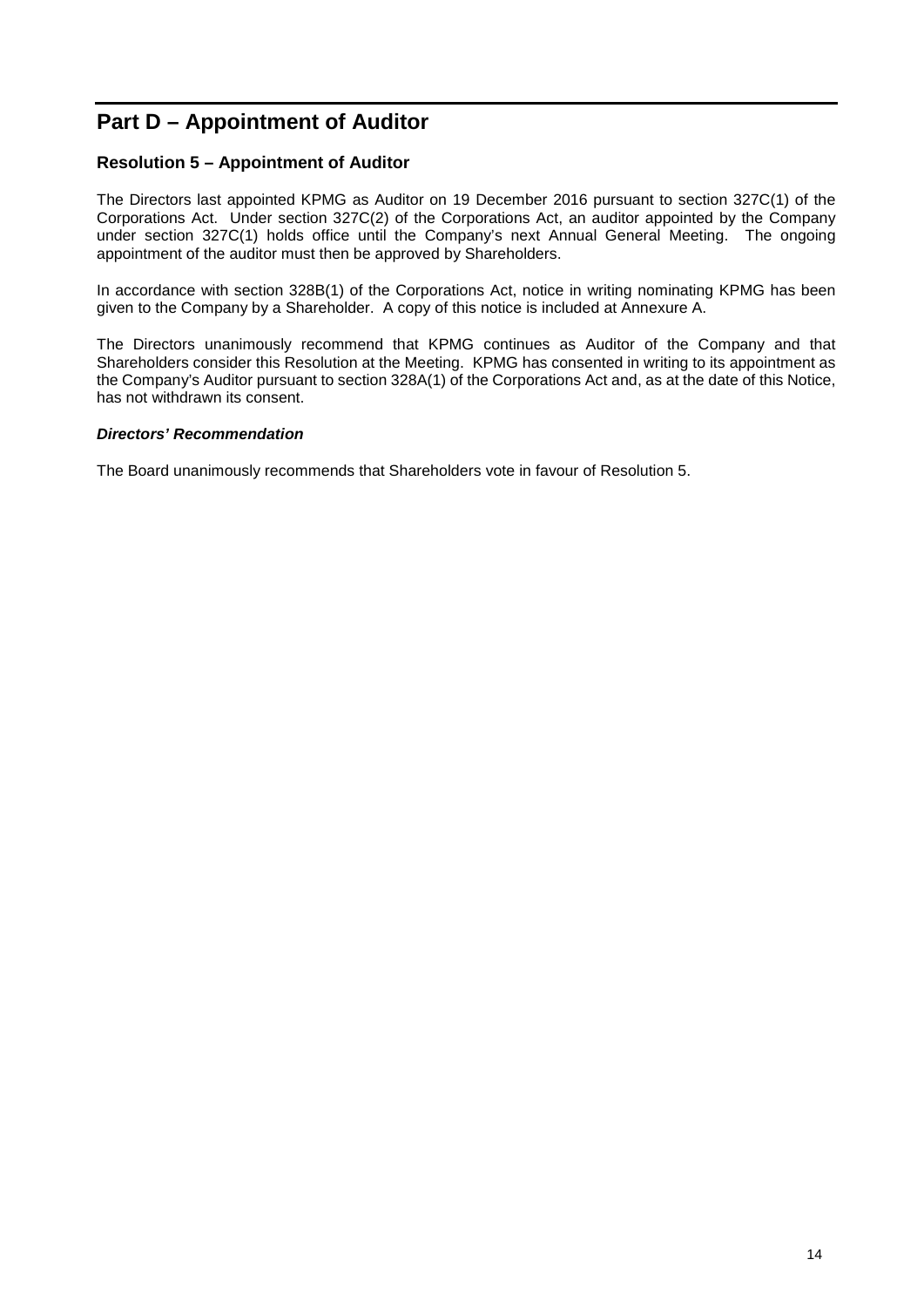# **Action to be taken by Shareholders**

Shareholders should read this Explanatory Memorandum carefully before deciding how to vote on the Resolutions.

#### **Proxies**

A Proxy Form is attached to the Notice. This is to be used by Shareholders if they wish to appoint a representative (a 'proxy') to vote in their place. All Shareholders are invited and encouraged to attend the Meeting or, if they are unable to attend in person, sign and return the Proxy Form to the Company in accordance with the instructions provided. Lodgement of a Proxy Form will not preclude a Shareholder from attending and voting at the Meeting in person.

If you appoint the Chairman as your proxy, or the Chairman is appointed as your proxy by default, please note that the Chairman intends to vote all undirected proxies held by him, and which are able to be voted, **in favour** of all Resolutions.

#### **Voting Exclusions**

To the extent required by section 250BD of the Corporations Act, a person appointed as a proxy must not vote, on the basis of that appointment, on Resolution 1 if the person is either a member of a Group Company's key management personnel or a closely related party of such a member and the appointment does not specify the way the proxy is to vote on Resolution 1. However, the proxy may vote if the proxy is the Chairman and the appointment expressly authorises the Chairman to exercise the proxy even if the Resolution is connected directly or indirectly with the remuneration of a member of a Group Company's key management personnel.

If the Chairman is appointed as your proxy and you have not specified the way the Chairman is to vote on any of Resolution 1 by signing and returning the Proxy Form, you are considered to have provided the Chairman with an express authorisation for the Chairman to vote the proxy in accordance with the Chairman's intention, even though the Resolution is connected directly or indirectly with the remuneration of a member of a Group Company's key management personnel.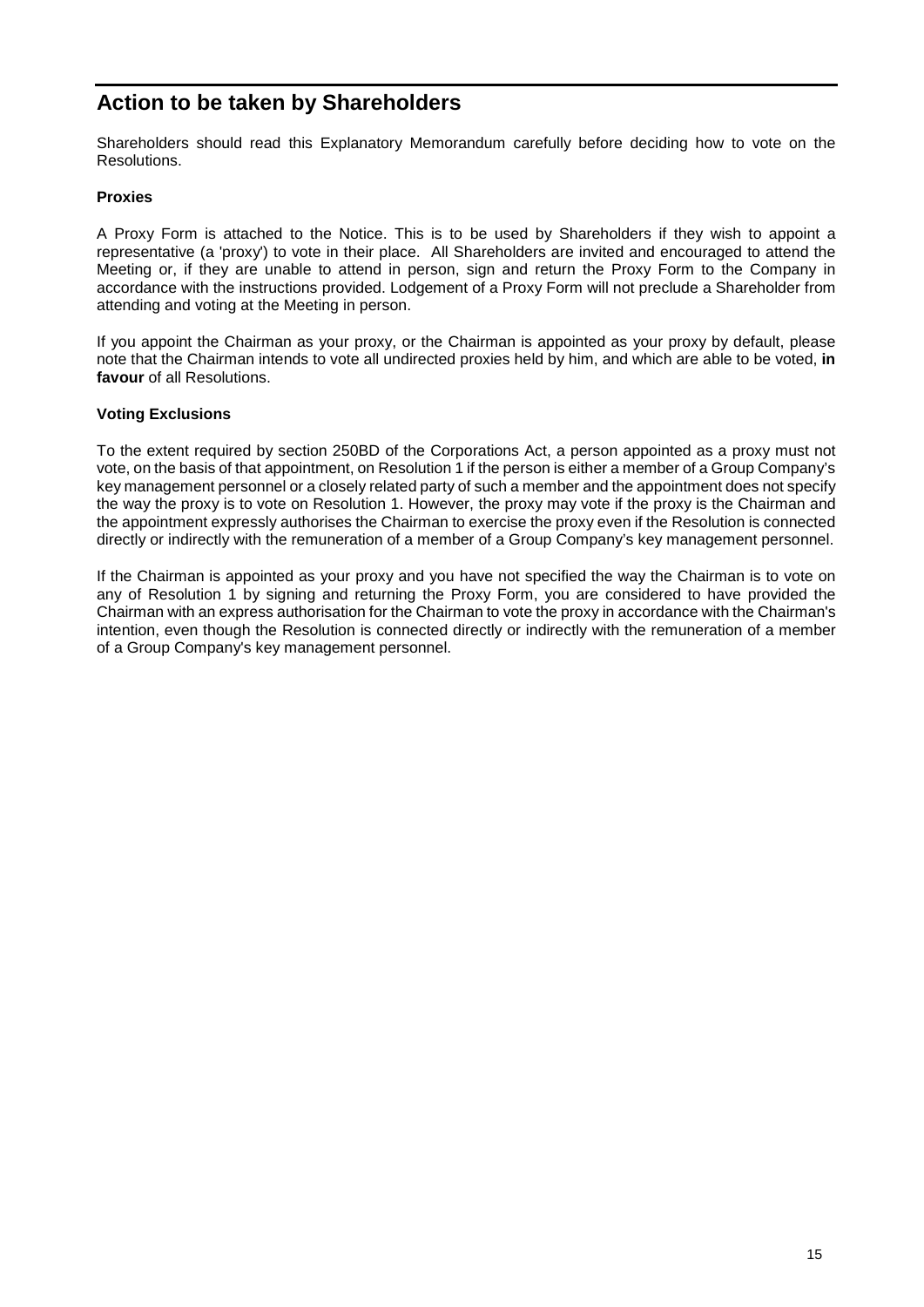### <span id="page-15-0"></span>**Schedule 1 - Definitions**

In this Explanatory Memorandum, Notice and Proxy Form:

**10% Placement Facility** means a placement facility to issue Equity Securities representing up to 10% of an entity's issued capital pursuant to Listing Rule 7.1A.

**Annual General Meeting** means an annual general meeting of the Company.

**associates** has the same meaning as in the Corporations Act.

**ASX** means ASX Limited ABN 98 008 624 691 and where the context permits the Australian Securities Exchange operated by ASX Limited.

**Auditor or KPMG** means KPMG.

**Auditors' Report** means the Auditors' report included in the annual report for the year ended 30 June 2017.

**Board** means the board of Directors.

**Chairman** means the person appointed to the chair of the Meeting convened by this Notice.

**Clause** means a clause of the Constitution.

**Company** means Todd River Resources Limited ABN 45 600 308 398.

**Constitution** means the constitution of the Company.

**Corporations Act** means the *Corporations Act 2001* (Cth).

**Director** means a director of the Company.

**Directors' Declaration** means the directors' declaration included in the annual report for the year ended 30 June 2017.

**Directors' Report** means the directors' report included in the annual report for the year ended 30 June 2017.

**Equity Securities** has the same meaning as in the Listing Rules.

**Explanatory Memorandum** means the explanatory memorandum to the Notice.

**Group Company** means the Company or any of its Subsidiaries.

**Listing Rules** means the Listing Rules of ASX.

**Meeting** has the meaning given in the introductory paragraph of this Notice.

**Non-Executive Director** means a non-executive director of the Company.

**Notice** means this notice of meeting.

**Option** means an option to acquire a Share.

**Proxy Form** means the proxy form attached to this Notice.

**Remuneration Report** means the remuneration report included in the annual report for the year ended 30 June 2017.

**Resolution** means a resolution contained in this Notice.

**Share** means a fully paid ordinary share in the capital of the Company.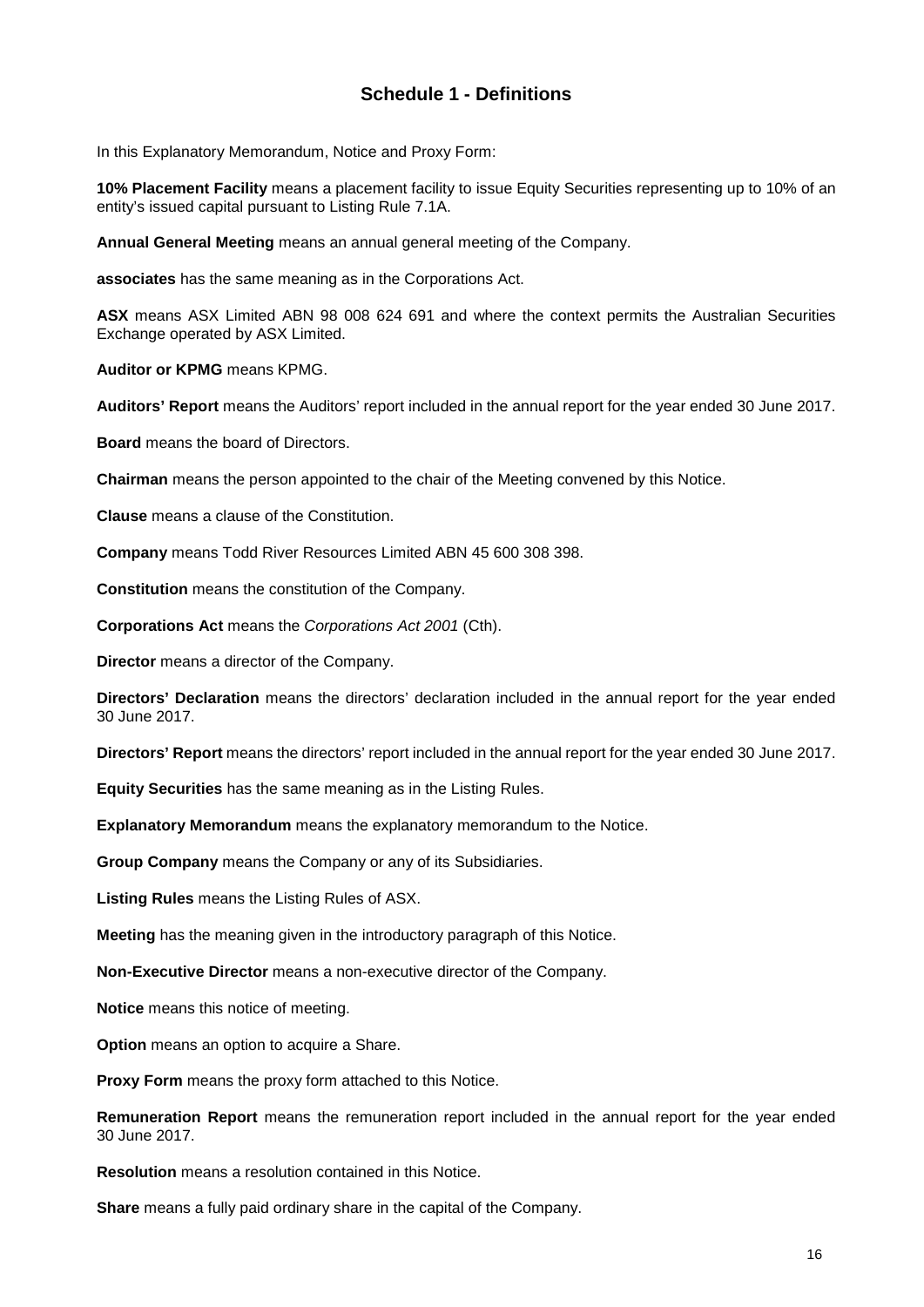**Shareholder** means a shareholder of the Company.

**Subsidiary** has the meaning given in the Corporations Act.

**WST** means Australian Western Standard Time, being the time in Perth, Western Australia.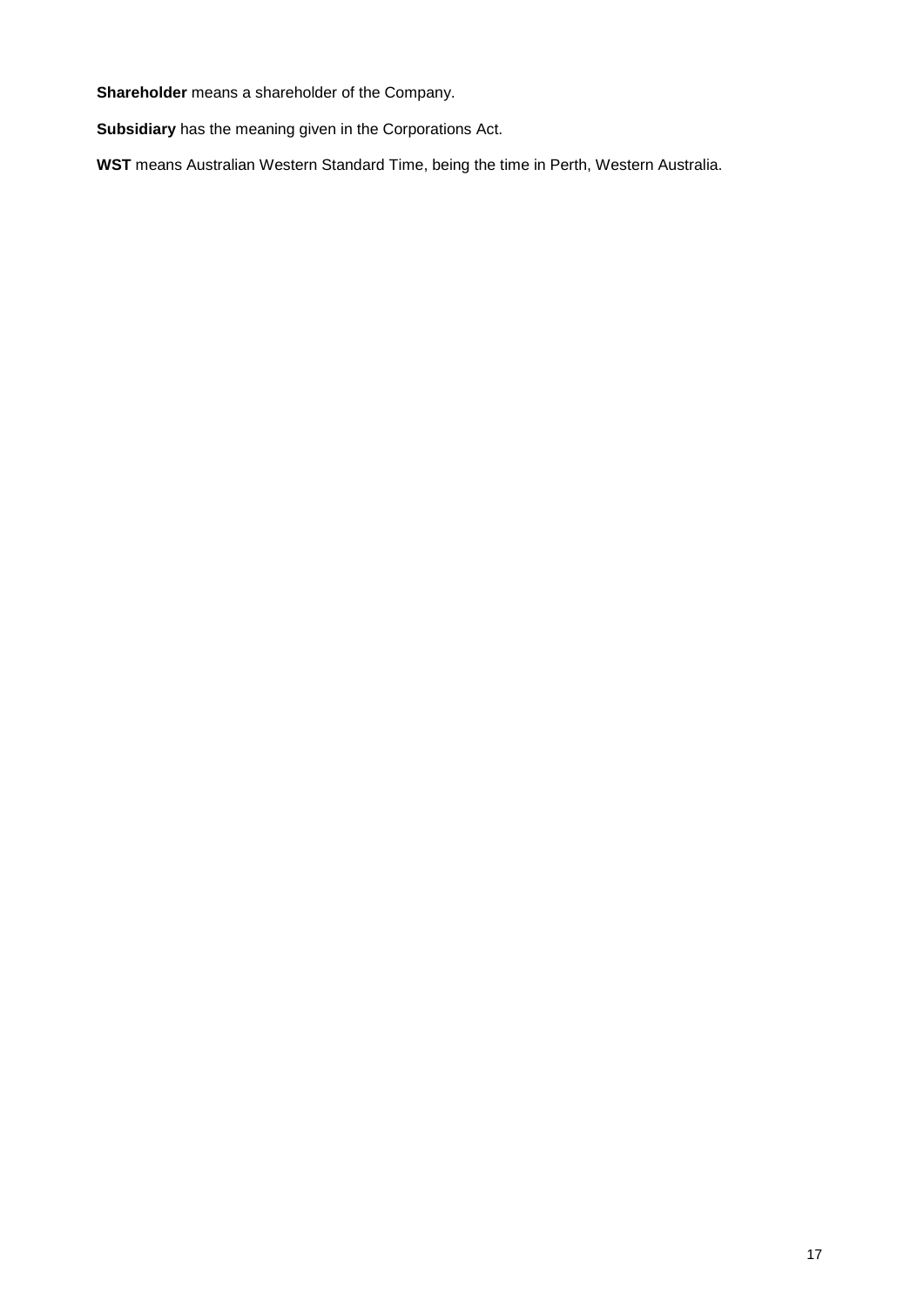### **Annexure 1 – Notice of Nomination of Auditor**



ABN 12 000 817 023

Level 1 282 Rokeby Road Subiaco WA 6008

PO Box 1126 Subiaco WA 6904

 $T + 61893270900$ F +61 8 9327 0901

E corporate@tngltd.com.au

www.tngltd.com.au

18 October 2017

Mr Simon Robertson Company Secretary Todd River Resources Limited Level 1 282 Rokeby Road SUBIACO WA 6008

Dear Mr Robertson

#### **Notice of Nomination of Auditor**

TNG Limited (ACN 000 817 023), a shareholder of Todd River Resources Limited (ACN 600 308 398) (**TRT**), hereby nominates KPMG for appointment as auditor of TRT at the next Annual General Meeting of TRT to be held on 28 November 2017, or any adjournmentthereof.

Yours sincerely

Paul Burton Managing Director For and behalf of TNG Limited

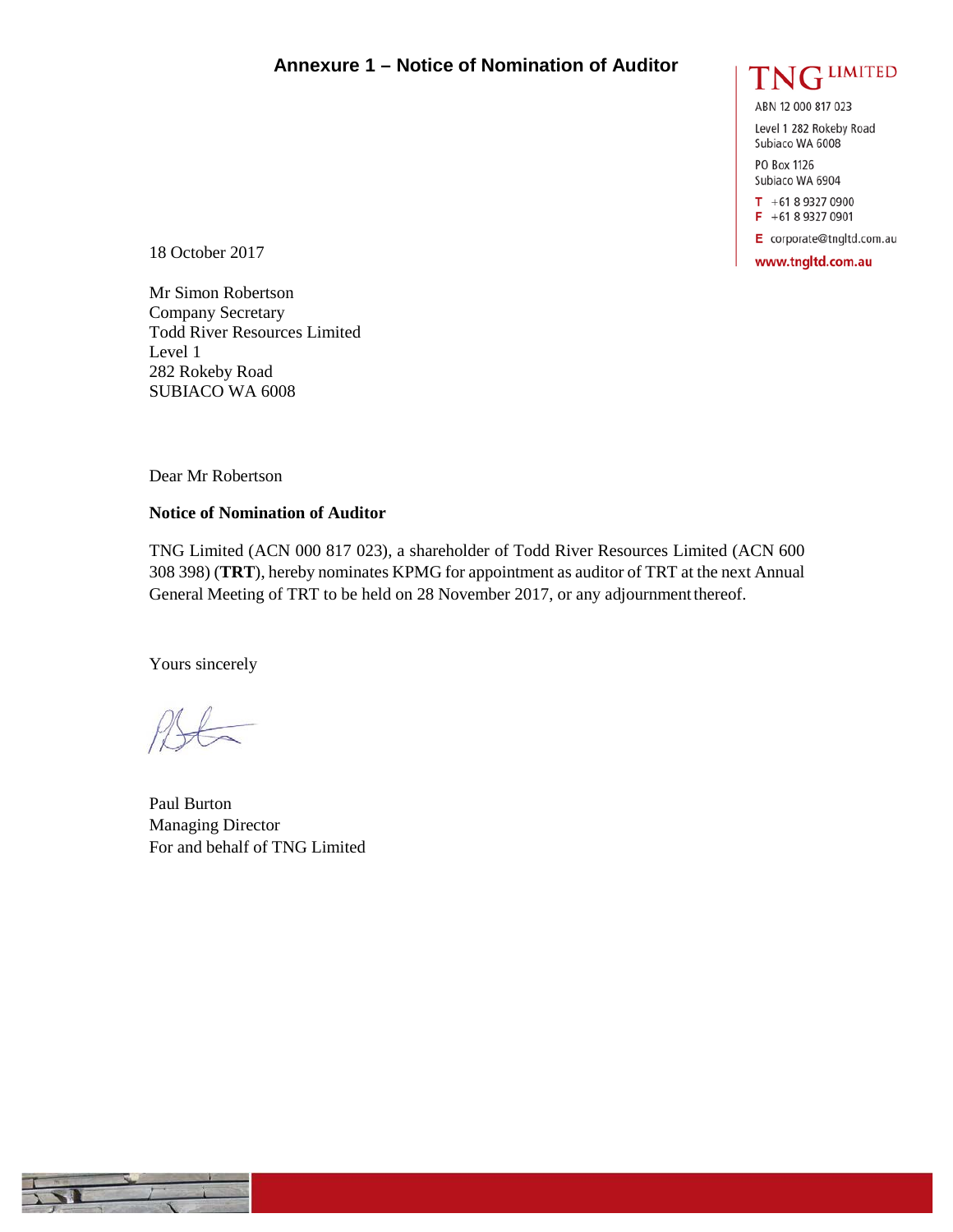

TRT MR SAM SAMPLE FLAT 123 123 SAMPLE STREET THE SAMPLE HILL SAMPLE ESTATE SAMPLEVILLE VIC 3030

### **Lodge your vote:**

**Online:** www.investorvote.com.au



Computershare Investor Services Pty Limited GPO Box 242 Melbourne Victoria 3001 Australia

Alternatively you can fax your form to (within Australia) 1800 783 447 (outside Australia) +61 3 9473 2555

For Intermediary Online subscribers only (custodians) www.intermediaryonline.com

### **For all enquiries call:**

(within Australia) 1300 850 505 (outside Australia) +61 3 9415 4000

# **Proxy Form**

\* S0000112<br>S0000112<br>S0000112



# **Vote and view the annual report online**

Go to www.investorvote.com.au **or** scan the QR Code with your mobile device. Follow the instructions on the secure website to vote. •

### **Your access information that you will need to vote:**

#### **Control Number: 999999**

#### **SRN/HIN: I9999999999 PIN: 99999**

PLEASE NOTE: For security reasons it is important that you keep your SRN/HIN confidential.

### **For your vote to be effective it must be received by 10:00am (WST) Sunday, 26 November 2017**

### **How to Vote on Items of Business**

All your securities will be voted in accordance with your directions.

#### **Appointment of Proxy**

**Voting 100% of your holding:** Direct your proxy how to vote by marking one of the boxes opposite each item of business. If you do not mark a box your proxy may vote or abstain as they choose (to the extent permitted by law). If you mark more than one box on an item your vote will be invalid on that item.

**Voting a portion of your holding:** Indicate a portion of your voting rights by inserting the percentage or number of securities you wish to vote in the For, Against or Abstain box or boxes. The sum of the votes cast must not exceed your voting entitlement or 100%.

**Appointing a second proxy:** You are entitled to appoint up to two proxies to attend the meeting and vote on a poll. If you appoint two proxies you must specify the percentage of votes or number of securities for each proxy, otherwise each proxy may exercise half of the votes. When appointing a second proxy write both names and the percentage of votes or number of securities for each in Step 1 overleaf.

**A proxy need not be a securityholder of the Company.**

### **Signing Instructions for Postal Forms**

**Individual:** Where the holding is in one name, the securityholder must sign.

**Joint Holding:** Where the holding is in more than one name, all of the securityholders should sign.

**Power of Attorney:** If you have not already lodged the Power of Attorney with the registry, please attach a certified photocopy of the Power of Attorney to this form when you return it.

**Companies:** Where the company has a Sole Director who is also the Sole Company Secretary, this form must be signed by that person. If the company (pursuant to section 204A of the Corporations Act 2001) does not have a Company Secretary, a Sole Director can also sign alone. Otherwise this form must be signed by a Director jointly with either another Director or a Company Secretary. Please sign in the appropriate place to indicate the office held. Delete titles as applicable.

### **Attending the Meeting**

Bring this form to assist registration. If a representative of a corporate securityholder or proxy is to attend the meeting you will need to provide the appropriate "Certificate of Appointment of Corporate Representative" prior to admission. A form of the certificate may be obtained from Computershare or online at www.investorcentre.com under the help tab, "Printable Forms".

**Comments & Questions:** If you have any comments or questions for the company, please write them on a separate sheet of paper and return with this form.



**XX**